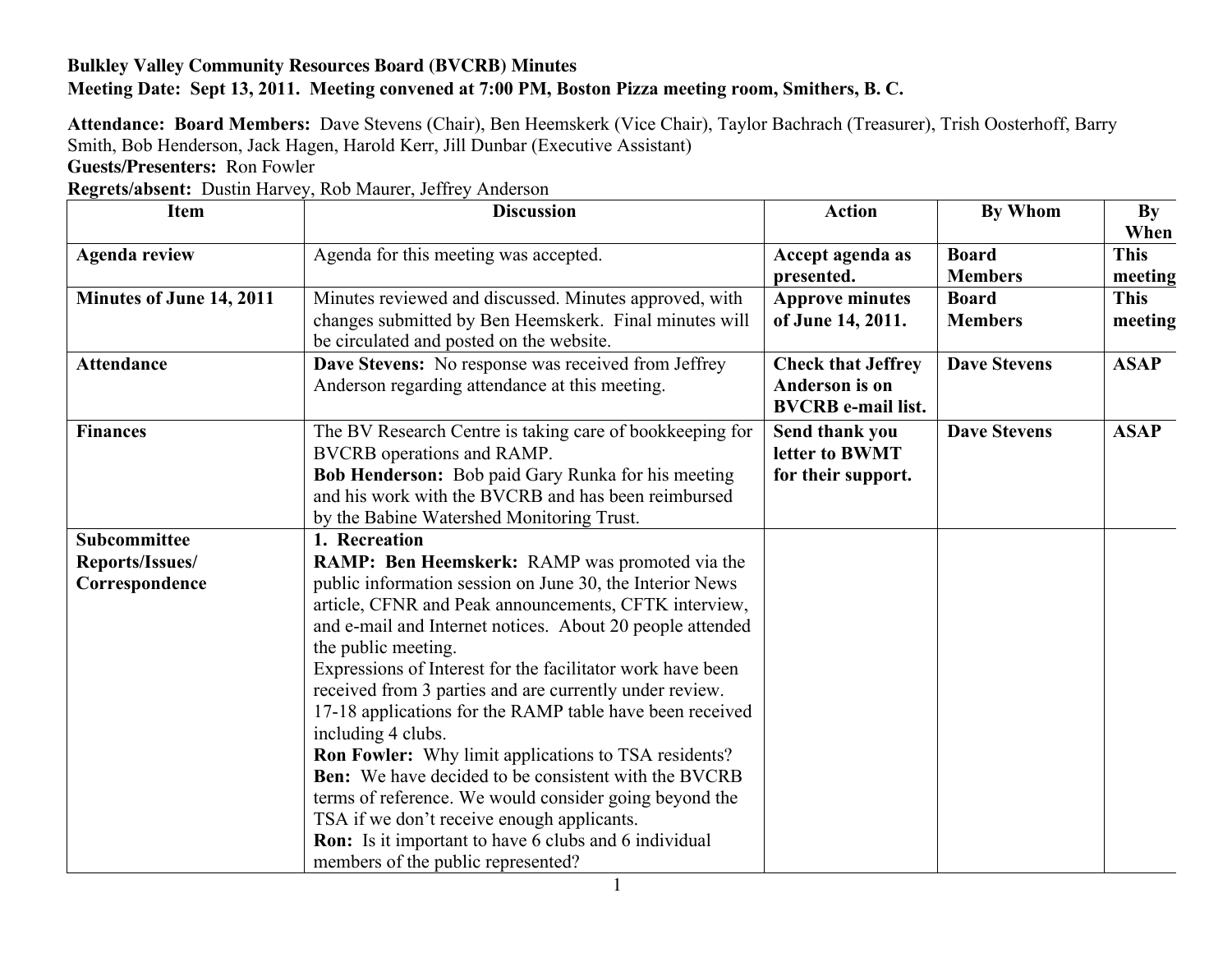| <b>Item</b> | <b>Discussion</b>                                                                   | <b>Action</b> | By Whom | $\mathbf{B}\mathbf{y}$<br>When |
|-------------|-------------------------------------------------------------------------------------|---------------|---------|--------------------------------|
|             | Taylor Bachrach: That is the goal. There is no                                      |               |         |                                |
|             | minimum/maximum.                                                                    |               |         |                                |
|             | <b>Ben:</b> We developed separate ToR for the RAMP.                                 |               |         |                                |
|             | <b>Ron:</b> When are minutes posted on the website?                                 |               |         |                                |
|             | <b>Dave:</b> Minutes are posted once approved by the Board at<br>a regular meeting. |               |         |                                |
|             | <b>Ron:</b> Who will decide on the facilitator for the summer                       |               |         |                                |
|             | RAMP process?                                                                       |               |         |                                |
|             | <b>Ben:</b> The BVCRB recreation subcommittee is doing the<br>selection.            |               |         |                                |
|             | <b>Ron:</b> How is membership on that committee decided?                            |               |         |                                |
|             | Taylor: Volunteers come forward to serve on the                                     |               |         |                                |
|             | BVCRB subcommittees. They can be Board members or                                   |               |         |                                |
|             | members of the public. Subcommittees follow the                                     |               |         |                                |
|             | BVCRB values perspectives.                                                          |               |         |                                |
|             | <b>Ron:</b> Regarding clubs on the RAMP table: Why not ask                          |               |         |                                |
|             | for clubs with more than 25 years rather than clubs with                            |               |         |                                |
|             | more than 25 members to apply?                                                      |               |         |                                |
|             | <b>Ben:</b> We looked at the number of local clubs and decided                      |               |         |                                |
|             | that this would be unwieldy. We asked smaller clubs to                              |               |         |                                |
|             | align with larger clubs.                                                            |               |         |                                |
|             | <b>Taylor:</b> There is nothing to prevent people from applying                     |               |         |                                |
|             | as individuals. We will enable public feedback by setting                           |               |         |                                |
|             | up clear procedures for contact with RAMP table<br>members.                         |               |         |                                |
|             | <b>Dave:</b> When will we have a facilitator? <b>Ben:</b> By the end                |               |         |                                |
|             | of next week, with table members appointed by the end of                            |               |         |                                |
|             | September. Decisions will be posted on BVCRB website.                               |               |         |                                |
|             | <b>Ron:</b> The Smithers Snowmobile Association did submit                          |               |         |                                |
|             | applications – they are bona fide applications.                                     |               |         |                                |
|             | <b>Ben:</b> We will review them and advise of the outcome.                          |               |         |                                |
|             | 2. Monitoring and Land Use Plans: Revisiting the                                    |               |         |                                |
|             | Balance: Barry Smith: Has contacted Glen Buhr. Glen                                 |               |         |                                |
|             | still wants to work on the DDM principles. A public info                            |               |         |                                |
|             | session could be timed for November or early December.                              |               |         |                                |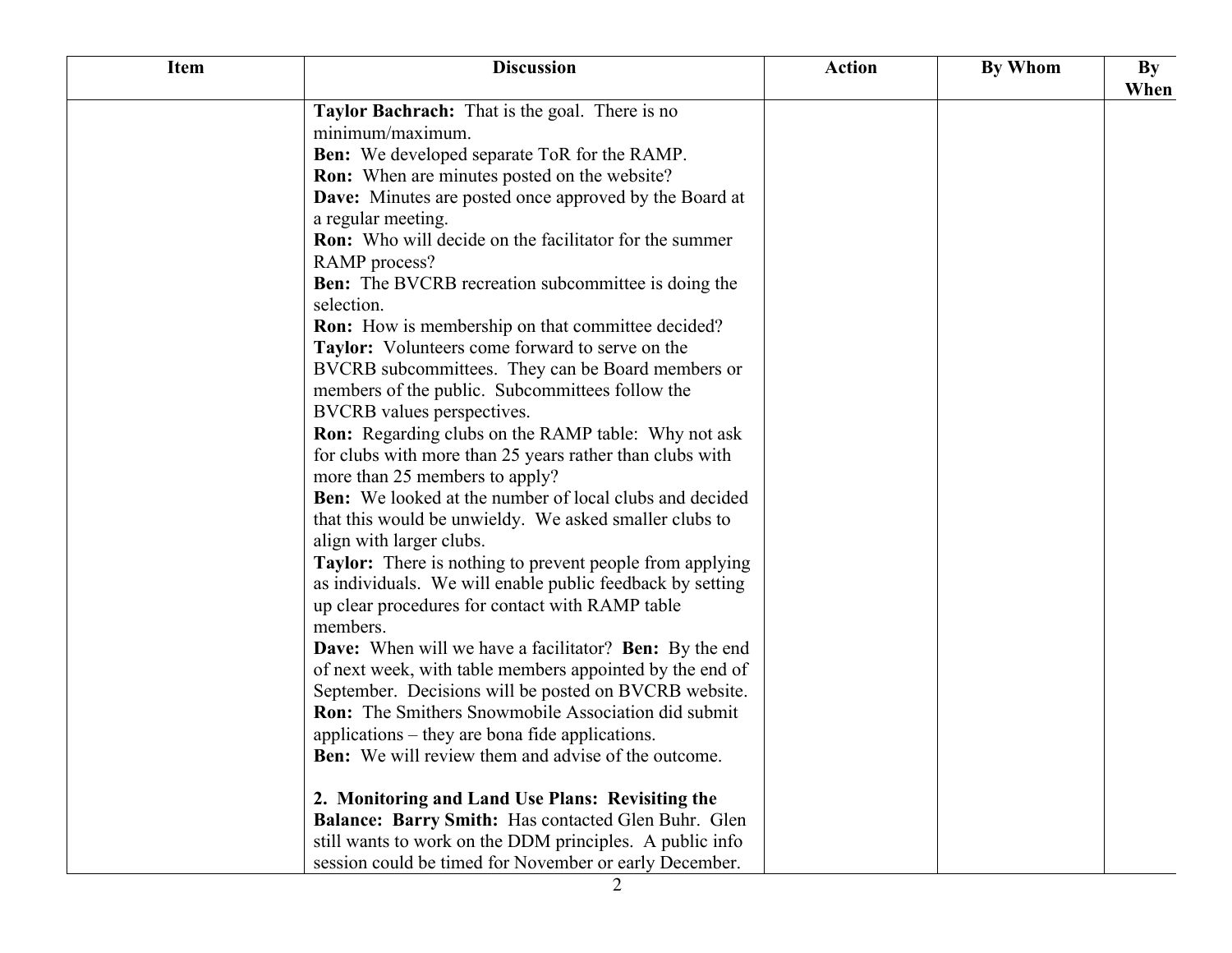| Item                  | <b>Discussion</b>                                                                                                                                                                                                                                                                                                                                                                                                                                                                                                                                                                                                                                                                                                                                                                                                                                                                                                                                                                                                                                                                                                                                 | <b>Action</b>                                                                                                                                                                                                                    | <b>By Whom</b>                                                                 | By<br>When |
|-----------------------|---------------------------------------------------------------------------------------------------------------------------------------------------------------------------------------------------------------------------------------------------------------------------------------------------------------------------------------------------------------------------------------------------------------------------------------------------------------------------------------------------------------------------------------------------------------------------------------------------------------------------------------------------------------------------------------------------------------------------------------------------------------------------------------------------------------------------------------------------------------------------------------------------------------------------------------------------------------------------------------------------------------------------------------------------------------------------------------------------------------------------------------------------|----------------------------------------------------------------------------------------------------------------------------------------------------------------------------------------------------------------------------------|--------------------------------------------------------------------------------|------------|
|                       | It would be good to have a draft Terms of Reference ready<br>and endorsed by government that the public could<br>comment on. The RAMP will also be well underway by<br>then. There is a new District Manager for the Skeena-<br>Stikine Forest District $-$ it would be good to invite him to a<br>meeting to introduce him to the Board and to discuss this<br>issue. The Terms of Reference should be distributed to<br>Board members again, and Jane Lloyd-Smith should be<br>contacted to see if she is still the contact in light of<br>position changes in government.                                                                                                                                                                                                                                                                                                                                                                                                                                                                                                                                                                      | <b>Invite the new DM</b><br>to a future<br>meeting.<br><b>Recirculate the</b><br><b>Terms</b> of<br><b>Reference to the</b><br>Board.<br><b>Contact Jane</b><br><b>Lloyd-Smith to</b><br>find out who is the<br>current contact. | <b>Barry Smith</b><br><b>Taylor</b><br><b>Bachrach</b><br><b>Ben Heemskerk</b> |            |
| <b>Administration</b> | Finances: The BVCRB now has several different funding<br>sources for RAMP and operations. Details of sources and<br>amounts will be sent to Board members separately.<br>Main Street Presence: Ben: We have approval from the<br>BV Research Centre to set up a display and have Board<br>members sit "in session" at their office on a regular basis<br>to meet the public and raise the BVCRB profile. Taylor:<br>There should be a presence at the Trade Show and Fall<br>Fair as well. Bob Henderson: Has a display board<br>available. Taylor: Could design some panels for the<br>display board.<br>Membership selection: Rosemary Fox, former Board<br>member and selection committee member, has noted that<br>when applicants submit four values perspectives on Board<br>applications it is difficult to assess, and that listing the top<br>two values only would clarify what main values would be<br>represented. Bob: Disagrees; values should not be<br>restricted. Board members should be working to broaden<br>their values perspectives. Barry: The selection system<br>works, so why change it. There is one vacant position. | Design and install<br>a display board at<br><b>BVRC</b> office.                                                                                                                                                                  | <b>Bob Henderson</b><br>and Taylor<br><b>Bachrach</b>                          |            |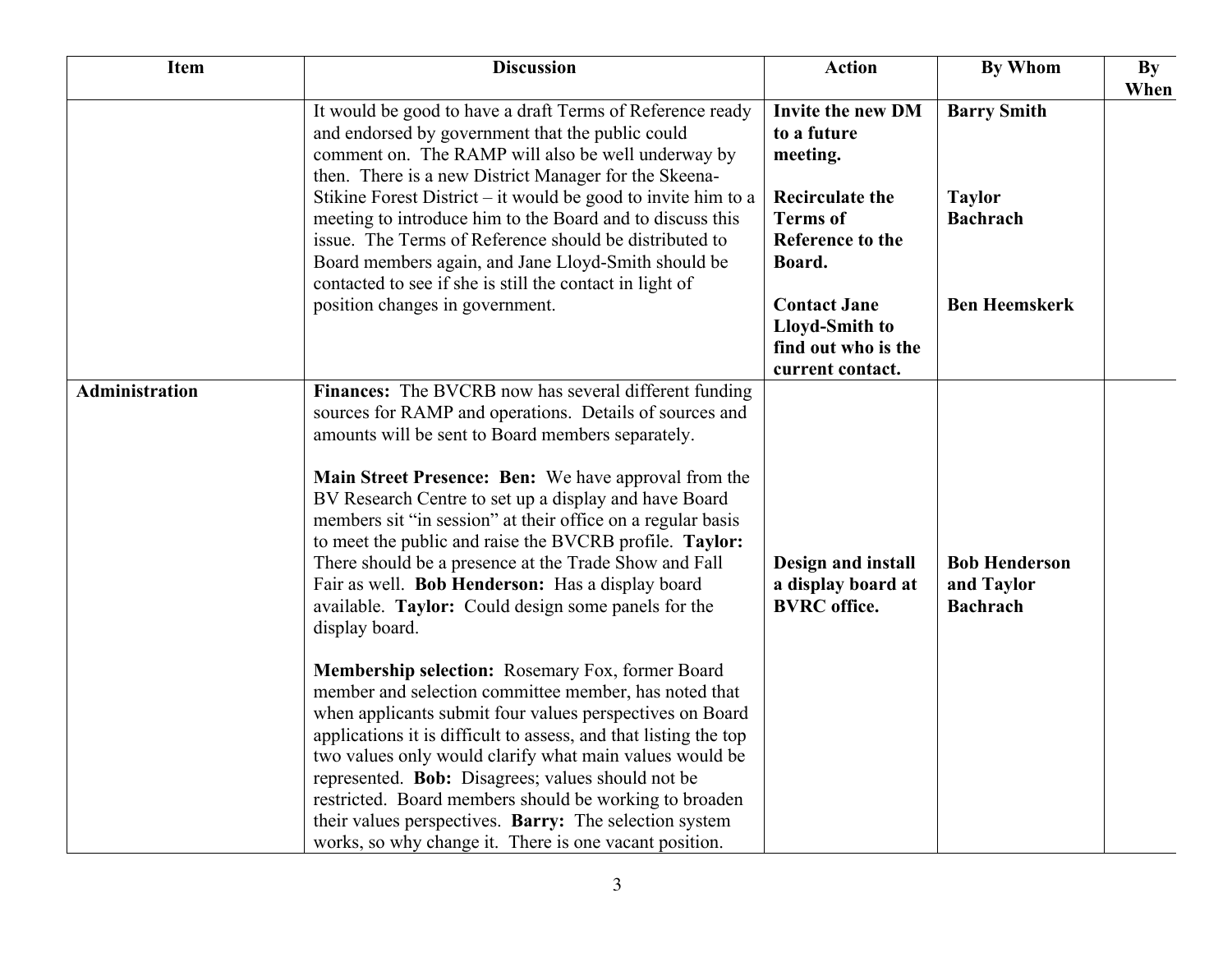| <b>Item</b>                                            | <b>Discussion</b>                                                                                                                                                                                                                                                                                                                                                                                                       | <b>Action</b>                                                                                    | <b>By Whom</b>                                            | By<br>When |
|--------------------------------------------------------|-------------------------------------------------------------------------------------------------------------------------------------------------------------------------------------------------------------------------------------------------------------------------------------------------------------------------------------------------------------------------------------------------------------------------|--------------------------------------------------------------------------------------------------|-----------------------------------------------------------|------------|
|                                                        | "Big timber" and "historical and cultural values" are not<br>currently represented on the Board. A new member who<br>helps to fill this gap in representation should be found.                                                                                                                                                                                                                                          | <b>Seek out</b><br>membership<br>applicants to fill<br>the values<br>perspectives gap.           | Dave Stevens,<br>Taylor Bachrach,<br><b>Ben Heemskerk</b> |            |
|                                                        |                                                                                                                                                                                                                                                                                                                                                                                                                         | <b>Contact P.I.R for</b><br>possible Board<br>member nominees.                                   | <b>Jack Hagen</b>                                         |            |
|                                                        | <b>Executive: Chair: Taylor Bachrach volunteered for the</b><br>chair position for this year, and there were no objections or<br>other interest in the position.<br>Vice Chair: Ben Heemskerk volunteered to act as vice<br>chair again this year, and there were no objections or other<br>interest.<br>Treasurer: Dave Stevens will fill this position.<br><b>Ben:</b> Thanks to Dave for chairing for the past year. |                                                                                                  |                                                           |            |
|                                                        | <b>Signing authorities: Motion: That Trish Oosterhoff,</b><br>Dave Stevens, and Taylor Bachrach are the signing<br>authorities for the BVCRB at the Bulkley Valley Credit<br>Union for September 2011 to September 2012. Moved<br>by Bob Henderson. Seconded: Harold Kerr. All<br>present are in favour.                                                                                                                | <b>Contact the BVCU</b><br>to establish<br><b>BVCRB</b> signing<br>authorities for this<br>year. | <b>Dave Stevens</b>                                       |            |
| <b>Action items from the June</b><br>14, 2011 meeting. | 1. Prepare a response to the smoke management plan. Done, Dave Stevens. Note: The annual burn operators'<br>conference took place in early August. A list of public concerns was raised. Ian Sharpe, MFLNRO, revised the<br>plan based on that input. The plan is a pilot for one year. Contact Dave Stevens to view the plan.                                                                                          |                                                                                                  |                                                           |            |
|                                                        | 2. Look into acquiring a display board. See Administration section, above.                                                                                                                                                                                                                                                                                                                                              |                                                                                                  |                                                           |            |